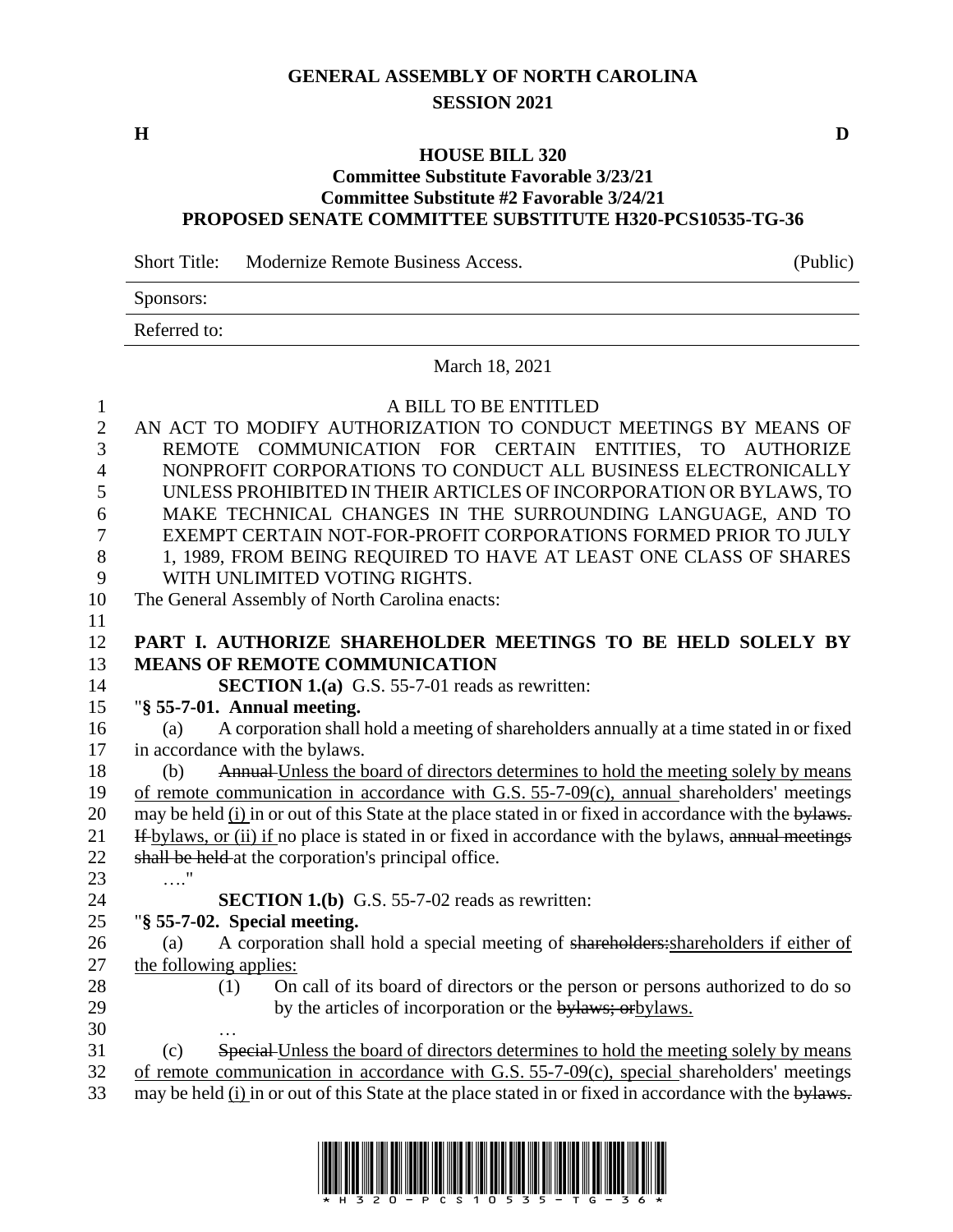|                |                                                                                           | <b>General Assembly Of North Carolina</b>                                                                                                                              | <b>Session 2021</b> |
|----------------|-------------------------------------------------------------------------------------------|------------------------------------------------------------------------------------------------------------------------------------------------------------------------|---------------------|
| 1              |                                                                                           | If bylaws or (ii) if no place is stated or fixed in accordance with the bylaws, special meetings                                                                       |                     |
| $\mathbf{2}$   | shall be held at the corporation's principal office.                                      |                                                                                                                                                                        |                     |
| 3              | . "                                                                                       |                                                                                                                                                                        |                     |
| $\overline{4}$ |                                                                                           | <b>SECTION 1.(c)</b> G.S. 55-7-05 reads as rewritten:                                                                                                                  |                     |
| 5              | "§ 55-7-05. Notice of meeting.                                                            |                                                                                                                                                                        |                     |
| 6              | (a)                                                                                       | A corporation shall notify shareholders of the date, time, and place-place, if any, of                                                                                 |                     |
| $\tau$         |                                                                                           | each annual and special shareholders' meeting no fewer than 10 nor more than 60 days before the                                                                        |                     |
| $8\,$          |                                                                                           | meeting date. If the board of directors has authorized participation by means of remote                                                                                |                     |
| $\mathbf{9}$   |                                                                                           | communication pursuant to G.S. 55-7-09 for any class or series of shareholders, the notice to                                                                          |                     |
| 10             |                                                                                           | such class or series of shareholders shall describe the means of remote communication to be used.                                                                      |                     |
| 11             |                                                                                           | Unless this Chapter or the articles of incorporation require otherwise, the corporation is required                                                                    |                     |
| 12             |                                                                                           | to give notice only to shareholders entitled to vote at the meeting.                                                                                                   |                     |
| 13             |                                                                                           |                                                                                                                                                                        |                     |
| 14             | (e)                                                                                       | Unless the bylaws require otherwise, if an annual or special shareholders' meeting is                                                                                  |                     |
| 15             |                                                                                           | adjourned to a different date, time, or place, if any, notice need not be given of the new date,                                                                       |                     |
| 16             |                                                                                           | time, or place-place, if any, if the new date, time, or place is following are announced at the                                                                        |                     |
| 17             |                                                                                           | meeting before adjournment.adjournment:                                                                                                                                |                     |
| 18             | (1)                                                                                       | The new date, time, or place, if any.                                                                                                                                  |                     |
| 19             | (2)                                                                                       | If the meeting is to be continued solely by means of remote communication,                                                                                             |                     |
| 20             |                                                                                           | a description of the means of remote communication.                                                                                                                    |                     |
| 21             |                                                                                           | If a new record date for the adjourned meeting is or must be fixed under G.S. 55-7-07,                                                                                 |                     |
| 22             |                                                                                           | however, notice of the adjourned meeting must be given under this section to persons who are                                                                           |                     |
| 23             |                                                                                           | shareholders as of the new record date.                                                                                                                                |                     |
| 24             | (f)                                                                                       | After a public corporation has notified shareholders of the date, time, and place of an                                                                                |                     |
| 25             |                                                                                           | annual or special shareholders' meeting in accordance with subsection (a) of this section, further                                                                     |                     |
| 26             |                                                                                           | notification in accordance with subsection (a) of this section is not required if all of the following                                                                 |                     |
| 27             | <u>apply:</u>                                                                             |                                                                                                                                                                        |                     |
| 28             | (1)                                                                                       | A governmental order restricting travel or group gatherings applicable to the                                                                                          |                     |
| 29<br>30       |                                                                                           | place of the shareholders' meeting or public corporation's principal office is in<br>effect and is anticipated in good faith by the board of directors to be in effect |                     |
| 31             |                                                                                           | at the date and time set forth in the initial notification, including by an                                                                                            |                     |
| 32             |                                                                                           | anticipated extension of an existing order.                                                                                                                            |                     |
| 33             | (2)                                                                                       | The public corporation's board of directors determines that the shareholders'                                                                                          |                     |
| 34             |                                                                                           | meeting is instead to be held solely by means of remote communication in                                                                                               |                     |
| 35             |                                                                                           | accordance with G.S. $55-7-09(c)$ at the same date and time set forth in the                                                                                           |                     |
| 36             |                                                                                           | initial notification or at a different date and time.                                                                                                                  |                     |
| 37             | (3)                                                                                       | The public corporation (i) promptly issues a press release for national                                                                                                |                     |
| 38             |                                                                                           | dissemination announcing the determination of its board of directors that the                                                                                          |                     |
| 39             |                                                                                           | shareholders' meeting is to be held solely by means of remote communication                                                                                            |                     |
| 40             |                                                                                           | and describing the means of remote communication to be used and providing                                                                                              |                     |
| 41             |                                                                                           | the date and time of the shareholders' meeting to be held solely by means of                                                                                           |                     |
| 42             |                                                                                           | remote communication and (ii) files the press release with the Securities and                                                                                          |                     |
| 43             |                                                                                           | Exchange Commission as close to the time the press release is issued as                                                                                                |                     |
| 44             |                                                                                           | practicable and approximately contemporaneously posts such press release to                                                                                            |                     |
| 45             |                                                                                           | its corporate website."                                                                                                                                                |                     |
| 46             |                                                                                           | <b>SECTION 1.(d)</b> G.S. 55-7-09 reads as rewritten:                                                                                                                  |                     |
| 47             |                                                                                           | "§ 55-7-09. Remote participation in meetings-meetings; meetings held solely by remote                                                                                  |                     |
| 48             | participation.                                                                            |                                                                                                                                                                        |                     |
| 49             | (a)                                                                                       | To the extent authorized by a corporation's board of directors, shareholders of any                                                                                    |                     |
| 50             |                                                                                           | class or series designated by the board of directors may participate in any meeting of shareholders                                                                    |                     |
| 51             | by means of remote communication. Participation by means of remote communication shall be |                                                                                                                                                                        |                     |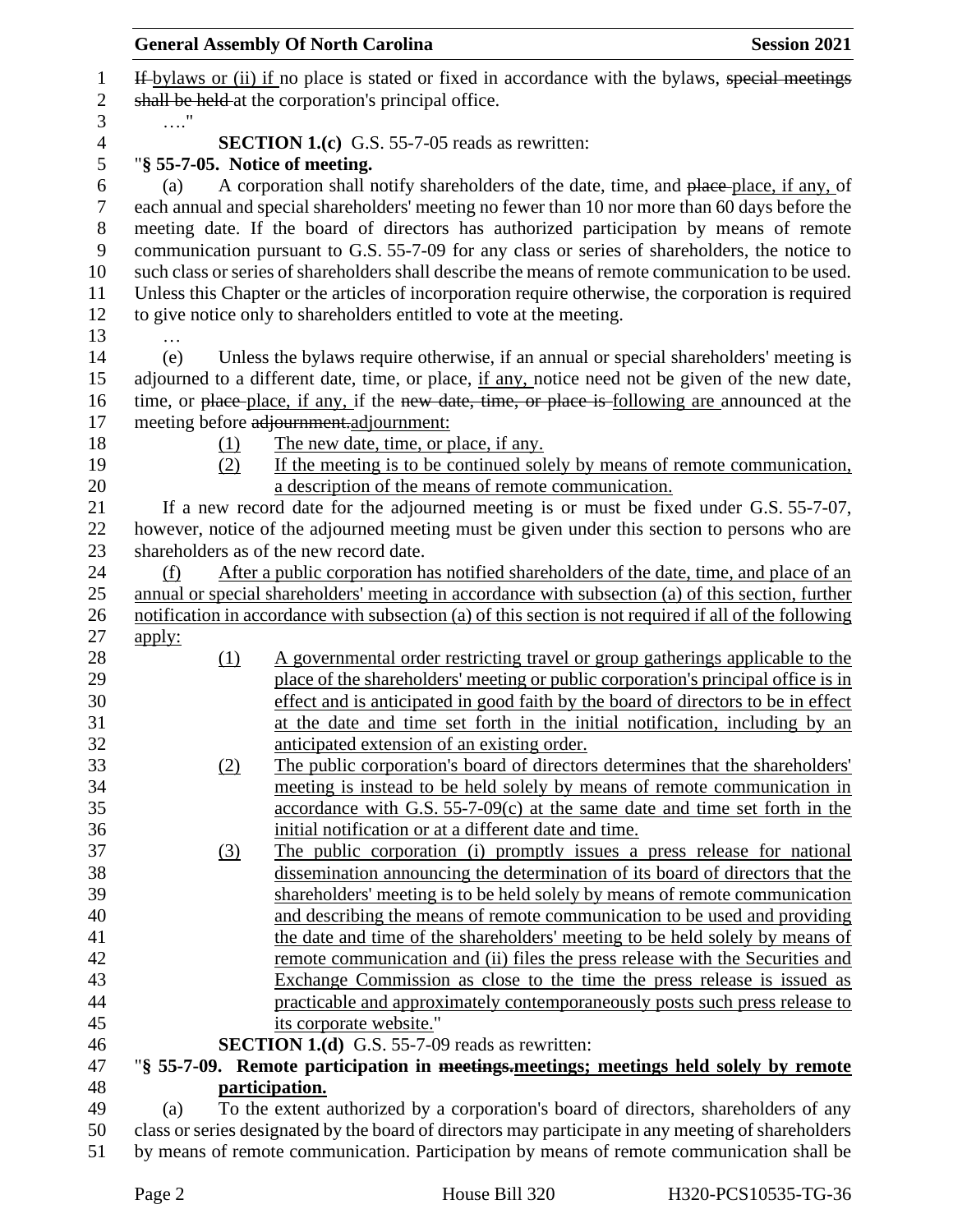| $\mathbf{1}$     | subject to such guidelines and procedures as the board of directors adopts and shall be in                                   |  |  |
|------------------|------------------------------------------------------------------------------------------------------------------------------|--|--|
| $\boldsymbol{2}$ | conformity with subsection (b) of this section.                                                                              |  |  |
| 3                | Shareholders participating in a shareholders' meeting by means of remote<br>(b)                                              |  |  |
| 4                | communication shall be are deemed present and may vote at such a the meeting if the corporation                              |  |  |
| 5                | has implemented reasonable measures to do all of the following:                                                              |  |  |
| 6                | Verify that each person participating remotely is a shareholder.<br>(1)                                                      |  |  |
| $\overline{7}$   | Provide each shareholder participating remotely a reasonable opportunity to<br>(2)                                           |  |  |
| $8\,$            | participate in the meeting and to vote on matters submitted to the shareholders,                                             |  |  |
| 9                | including an opportunity to communicate and read or hear the proceedings of                                                  |  |  |
| 10               | the meeting, substantially concurrently with such proceedings.                                                               |  |  |
| 11               | Unless shareholders' meetings held solely by means of remote communication are<br>(c)                                        |  |  |
| 12               | prohibited by the articles of incorporation or the bylaws, the board of directors may, in its sole                           |  |  |
| 13               | discretion, determine that any meeting of shareholders shall not be held at any place and shall                              |  |  |
| 14               | instead be held solely by means of remote communication, but only if the corporation implements                              |  |  |
| 15               | the measures specified in subsection (b) of this section."                                                                   |  |  |
| 16               | <b>SECTION 1.(e)</b> G.S. 55-7-20 reads as rewritten:                                                                        |  |  |
| 17               | "§ 55-7-20. Shareholders' list for meeting.                                                                                  |  |  |
| 18               | After fixing a record date for a meeting, a corporation shall prepare an alphabetical<br>(a)                                 |  |  |
| 19               | list of the names of all its shareholders who are entitled to notice of a shareholders' meeting. The                         |  |  |
| 20               | list must-shall be arranged by voting group (and within each voting group-group, by class or                                 |  |  |
| 21               | series of shares) shares within each voting group, and shall show the address of and number of                               |  |  |
| 22               | shares held by each shareholder.                                                                                             |  |  |
| 23               | The shareholders' list must shall be available for inspection by any shareholder,<br>(b)                                     |  |  |
| 24               | beginning two business days after notice of the meeting is given for which the list was prepared                             |  |  |
| 25               | and continuing through the meeting, (i) at the corporation's principal office or at a place identified                       |  |  |
| 26               | in the meeting notice in the city where the meeting will be held. held or (ii) on a reasonably                               |  |  |
| 27               | accessible electronic network, provided that the information required to gain access to the list is                          |  |  |
| 28               | provided with the notice of the meeting. In the event that the corporation determines to make the                            |  |  |
| 29               | list available on an electronic network, the corporation may take reasonable steps to ensure that                            |  |  |
| 30               | the information is available only to shareholders of the corporation. A shareholder, personally or                           |  |  |
| 31               | by or with his the shareholder's representative, is entitled on written demand to inspect and,                               |  |  |
| 32               | subject to the requirements of G.S. 55-16-02(c), to copy the list, during regular business hours                             |  |  |
| 33               | and at his the shareholder's expense, during the period it is available for inspection.                                      |  |  |
| 34               | The If the meeting is to be held at a place, the corporation shall make the shareholders'<br>(c)                             |  |  |
| 35               | list available at the meeting, and any shareholder, personally or by or with his the shareholder's                           |  |  |
| 36               | representative, is entitled to inspect the list at any time during the meeting or any adjournment.                           |  |  |
| 37               | The If the meeting is to be held at a place, the corporation is not required to make the list available                      |  |  |
| 38               | through electronic or other means of remote communication to a shareholder or proxy attending                                |  |  |
| 39               | the meeting by remote communication pursuant to G.S. 55-7-09. If the meeting is to be held                                   |  |  |
| 40               | solely by means of remote communication, then the list shall also be open to inspection during                               |  |  |
| 41               | the meeting on a reasonably accessible electronic network, and the information required to access                            |  |  |
| 42               | the list shall be provided with the notice of the meeting.                                                                   |  |  |
| 43               | If the corporation refuses to allow a shareholder or his the shareholder's representative<br>(d)                             |  |  |
| 44               | to inspect the shareholders' list before or at the meeting (or meeting, or copy the list as permitted                        |  |  |
| 45               | by subsection $(\theta)$ , $(\theta)$ , the superior court of the county where a corporation's principal office $(\theta)$ , |  |  |
| 46               | if none in this State, its registered office) is located, or, if the corporation has no principal office                     |  |  |
| 47               | in this State, the superior court of the county where the corporation's registered office is located,                        |  |  |
| 48               | on application of the shareholder, after notice is given to the corporation, may summarily order                             |  |  |
| 49               | the inspection or copying at the corporation's expense and may postpone the meeting for which                                |  |  |
| 50               | the list was prepared until the inspection or copying is complete.                                                           |  |  |
|                  |                                                                                                                              |  |  |

General Assembly Of North Carolina **Session 2021**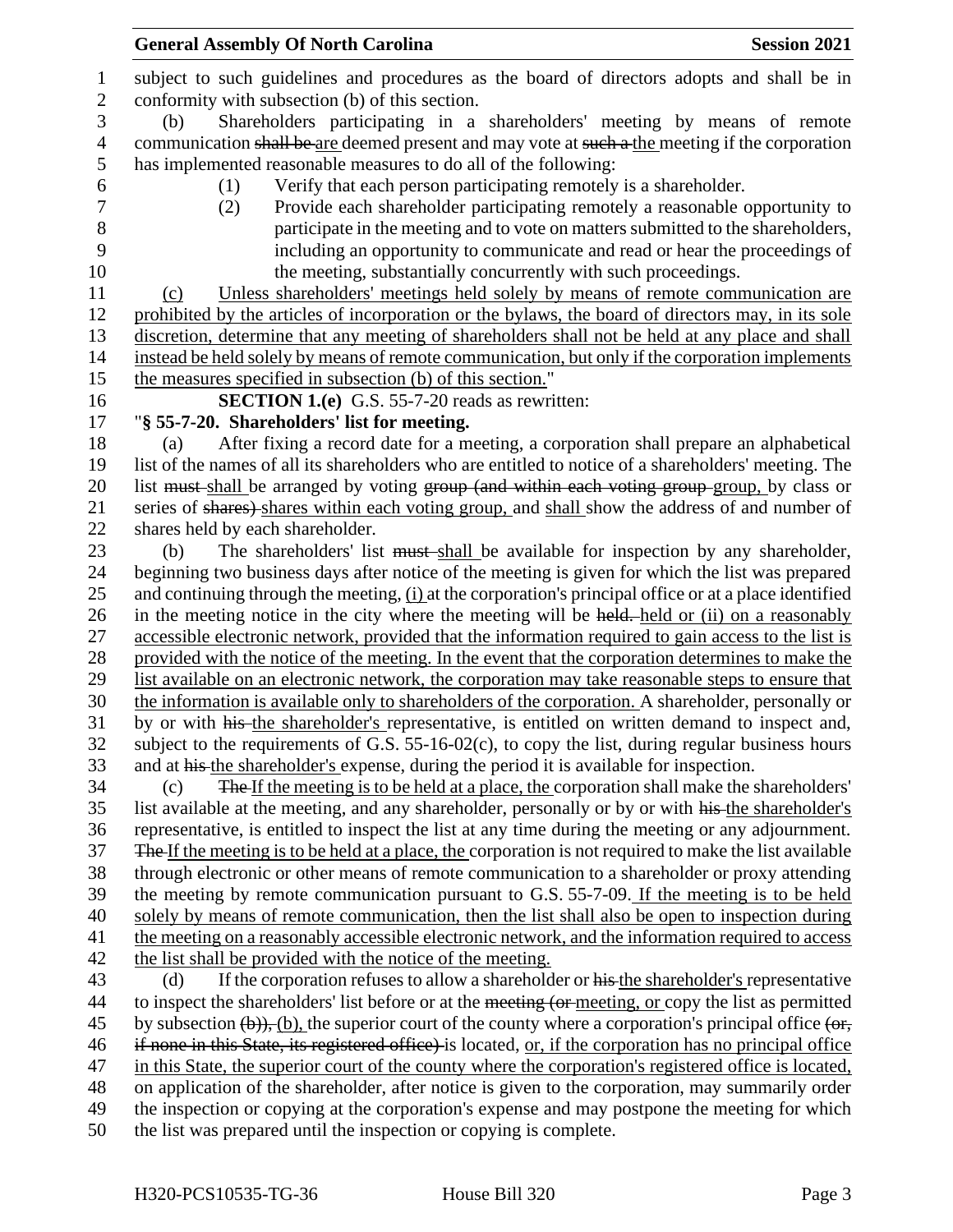|                | <b>General Assembly Of North Carolina</b>                                                                                                                 | <b>Session 2021</b> |
|----------------|-----------------------------------------------------------------------------------------------------------------------------------------------------------|---------------------|
| $\mathbf{1}$   | Refusal or failure to prepare or make available the shareholders' list does not affect<br>(e)                                                             |                     |
| $\sqrt{2}$     | the validity of action taken at the meeting."                                                                                                             |                     |
| 3              | <b>SECTION 1.(f)</b> G.S. 55-10-22 reads as rewritten:                                                                                                    |                     |
| $\overline{4}$ | "§ 55-10-22. Bylaw increasing quorum or voting requirement for directors-directors or                                                                     |                     |
| 5              | prohibiting a meeting of shareholders solely by remote participation.                                                                                     |                     |
| 6              | A bylaw that fixes a greater quorum or voting requirement for the board of directors<br>(a)                                                               |                     |
| $\tau$         | or that prohibits a meeting of shareholders solely by means of remote communication may be                                                                |                     |
| 8              | amended or repealed: repealed as follows:                                                                                                                 |                     |
| 9              | If originally adopted by the shareholders, only by the shareholders, unless<br>(1)                                                                        |                     |
| 10             | amendment or repeal by the board of directors is permitted pursuant to                                                                                    |                     |
| 11             | subsection $(\frac{b}{c})$ ; (b) of this section.                                                                                                         |                     |
| 12             | If originally adopted by the board of directors, either by the shareholders or<br>(2)                                                                     |                     |
| 13             | by the board of directors.                                                                                                                                |                     |
| 14             | A bylaw adopted or amended by the shareholders that fixes a greater quorum or voting<br>(b)                                                               |                     |
| 15             | requirement for the board of directors may provide that it may be amended or repealed only by a                                                           |                     |
| 16             | specified vote of either the shareholders or the board of directors.                                                                                      |                     |
| 17             | $\overline{A}$ The following applies to a bylaw referred to in subsection $(a)$ : (a) of this section.<br>(c)                                             |                     |
| 18             | May It shall not be adopted by the board of directors by a vote less than a<br>(1)                                                                        |                     |
| 19             | majority of the directors then in office, and office.                                                                                                     |                     |
| 20             | May It shall not itself be amended by a quorum or vote of the directors less<br>(2)                                                                       |                     |
| 21             | than the quorum or vote therein prescribed or prescribed by the shareholders                                                                              |                     |
| 22             | pursuant to subsection $(b)$ . (b) of this section."                                                                                                      |                     |
| 23             | <b>SECTION 1.(g)</b> The Revisor of Statutes shall cause to be printed, as annotations to                                                                 |                     |
| 24             | the published General Statutes, all relevant portions of the Official Comments to the Revised                                                             |                     |
| 25             | Model Business Corporation Act and all explanatory comments of the drafters of this section as                                                            |                     |
| 26             | the Revisor may deem appropriate.                                                                                                                         |                     |
| 27             |                                                                                                                                                           |                     |
| 28             | PART II. AUTHORIZE NONPROFIT MEMBER MEETINGS TO BE HELD BY MEANS                                                                                          |                     |
| 29             | OF REMOTE COMMUNICATION; AUTHORIZE NONPROFITS TO CONDUCT ALL                                                                                              |                     |
| 30             | <b>BUSINESS ELECTRONICALLY UNLESS PROHIBITED BY THE NONPROFIT</b>                                                                                         |                     |
| 31             | <b>SECTION 2.(a)</b> G.S. 55A-1-40(26) reads as rewritten:                                                                                                |                     |
| 32             | "§ 55A-1-40. Chapter definitions.                                                                                                                         |                     |
| 33             | In this Chapter unless otherwise specifically provided:                                                                                                   |                     |
| 34             | (26)                                                                                                                                                      |                     |
| 35<br>36       | "Vote" includes authorization by written ballot and written consent, including<br>through an electronic voting system or electronic ballot and electronic |                     |
| 37             | consent."                                                                                                                                                 |                     |
| 38             | SECTION 2.(b) G.S. 55A-1-41 reads as rewritten:                                                                                                           |                     |
| 39             | "§ 55A-1-41. Notice.                                                                                                                                      |                     |
| 40             |                                                                                                                                                           |                     |
| 41             | Written notice by a domestic or foreign corporation to its member is effective when<br>(c)                                                                |                     |
| 42             | deposited in the United States mail with postage thereon-prepaid and correctly addressed to the                                                           |                     |
| 43             | member's address shown in the corporation's current record of members. To the extent the                                                                  |                     |
| 44             | corporation pursuant to G.S. 55A-1-70 and the member have agreed, notice Notice by a domestic                                                             |                     |
| 45             | corporation to its member in the form of an electronic record sent by electronic means to a                                                               |                     |
| 46             | member who has designated an email address as provided in G.S. 55A-1-70(b) is effective when                                                              |                     |
| 47             | it is sent as provided in G.S. 66-325. A member may terminate any such agreement at any time                                                              |                     |
| 48             | on a prospective basis effective upon written notice of termination to the corporation or upon                                                            |                     |
| 49             | such later date as may be specified in the notice.                                                                                                        |                     |
| 50             | Written notice to a domestic or foreign corporation (authorized authorized to conduct<br>(d)                                                              |                     |
| 51             | affairs in this State) State may be addressed to its registered agent at its registered office or to the                                                  |                     |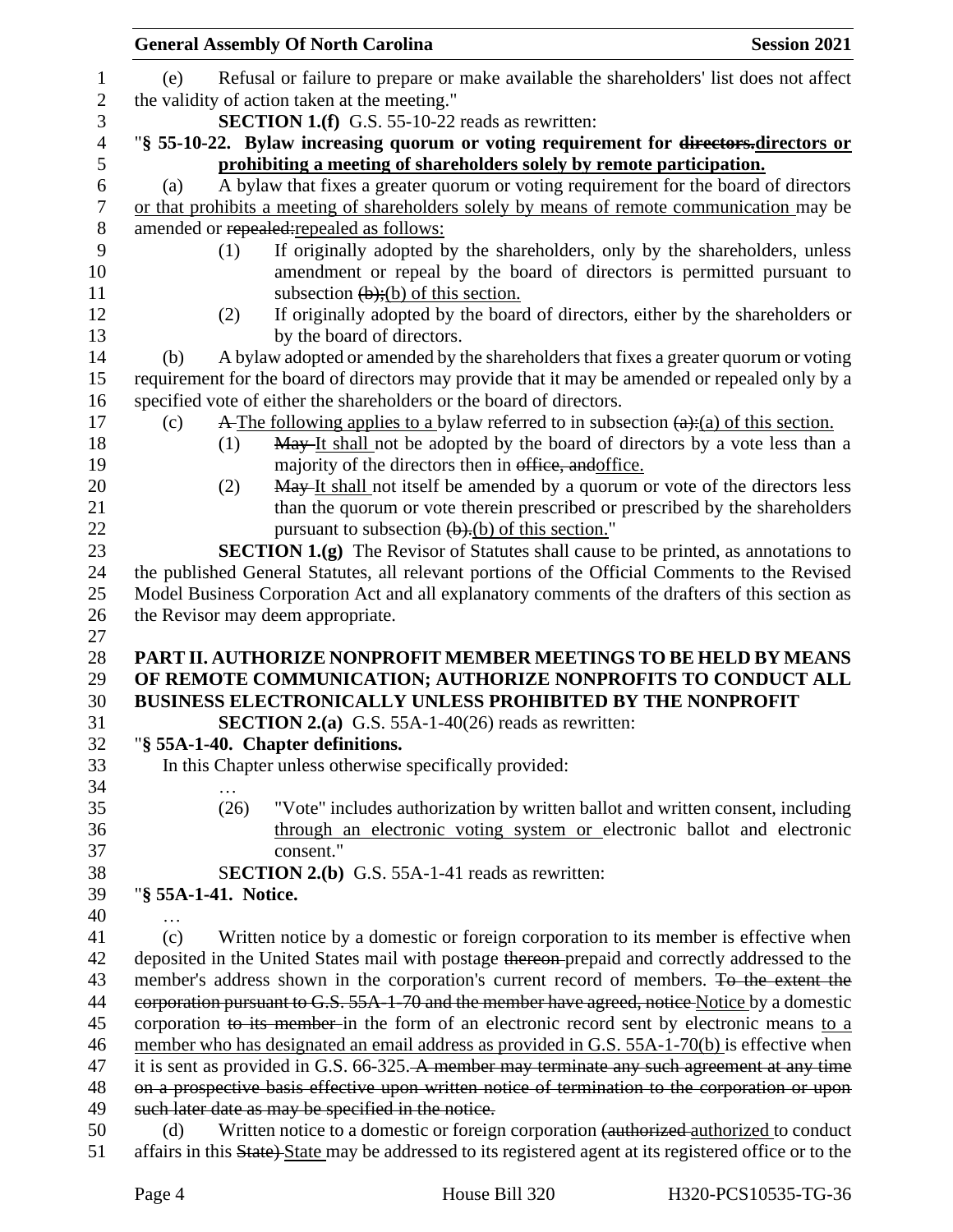corporation or its secretary at its principal office shown in its articles of incorporation, the

 Designation of Principal Office Address form, or any Corporation's Statement of Change of Principal Office Address form filed with the Secretary of State.

 (e) Except as provided in subsection (c) of this section, written notice is effective at the earliest of the following:

- 
- 6 (1) When received; received.
- (2) Five days after its deposit in the United States mail, as evidenced by the postmark or otherwise, if mailed with at least first-class postage thereon prepaid and correctly addressed;addressed.
- (3) On the date shown on the return receipt, if sent by registered or certified mail, return receipt requested, and the receipt is signed by or on behalf of the addressee;addressee.
- (4) If mailed with less than first-class postage, 30 days after its deposit in the United States mail, as evidenced by the postmark or otherwise, if mailed with **postage thereon prepaid and correctly addressed;** addressed.
- (5) When delivered to the member's address shown in the corporation's current 17 list of members.

 In the case of notice in the form of an electronic record sent by electronic means, the time of receipt shall be determined as provided in G.S. 66-325.

 (f) Written notice is correctly addressed to a member of a domestic or foreign corporation if addressed to the member's address shown in the corporation's current list of members. In the case of members who are residents of the same household and who have the same address, the 23 corporation's bylaws may provide that a single notice may be given to such the members jointly. …."

**SECTION 2.(c)** G.S. 55A-1-70 reads as rewritten:

## "**§ 55A-1-70. Electronic transactions.**

 (a) A corporation may conduct a transaction by electronic means, except as limited by its articles of incorporation or bylaws or by action of its board of directors.

 (b) Members who wish to communicate and conduct business with a corporation by electronic means shall first designate the email address to be used for communication and business between the member and the corporation and shall provide any other information required by the corporation to facilitate communication and business conducted between the member and the corporation. The corporation shall inform the members on how to designate an email address, of any additional information the corporation requires and how to provide it, and on how to update an email address and other required information previously provided.

 (c) For purposes of applying Article 40 of Chapter 66 of the General Statutes to 37 transactions under this Chapter, a corporation may agree-that conducts an electronic transaction in accordance with this section is deemed to have agreed to conduct  $\alpha$ -the transaction by electronic means through provision in its articles of incorporation or bylaws or by action of its board of directors.means."

# **SECTION 2.(d)** G.S. 55A-2-07 reads as rewritten:

# "**§ 55A-2-07. Emergency bylaws.**

 (a) Unless the articles of incorporation provide otherwise, the board of directors of a corporation may adopt, amend, or repeal bylaws to be effective only in an emergency defined in subsection (d) of this section. The emergency bylaws, which are subject to amendment or repeal by the members, may make all provisions necessary for managing the corporation during the emergency, including:

- 
- (1) Procedures for calling a meeting of the board of directors;
- (2) Quorum requirements for the meeting; and
- (3) Designation of additional or substitute directors.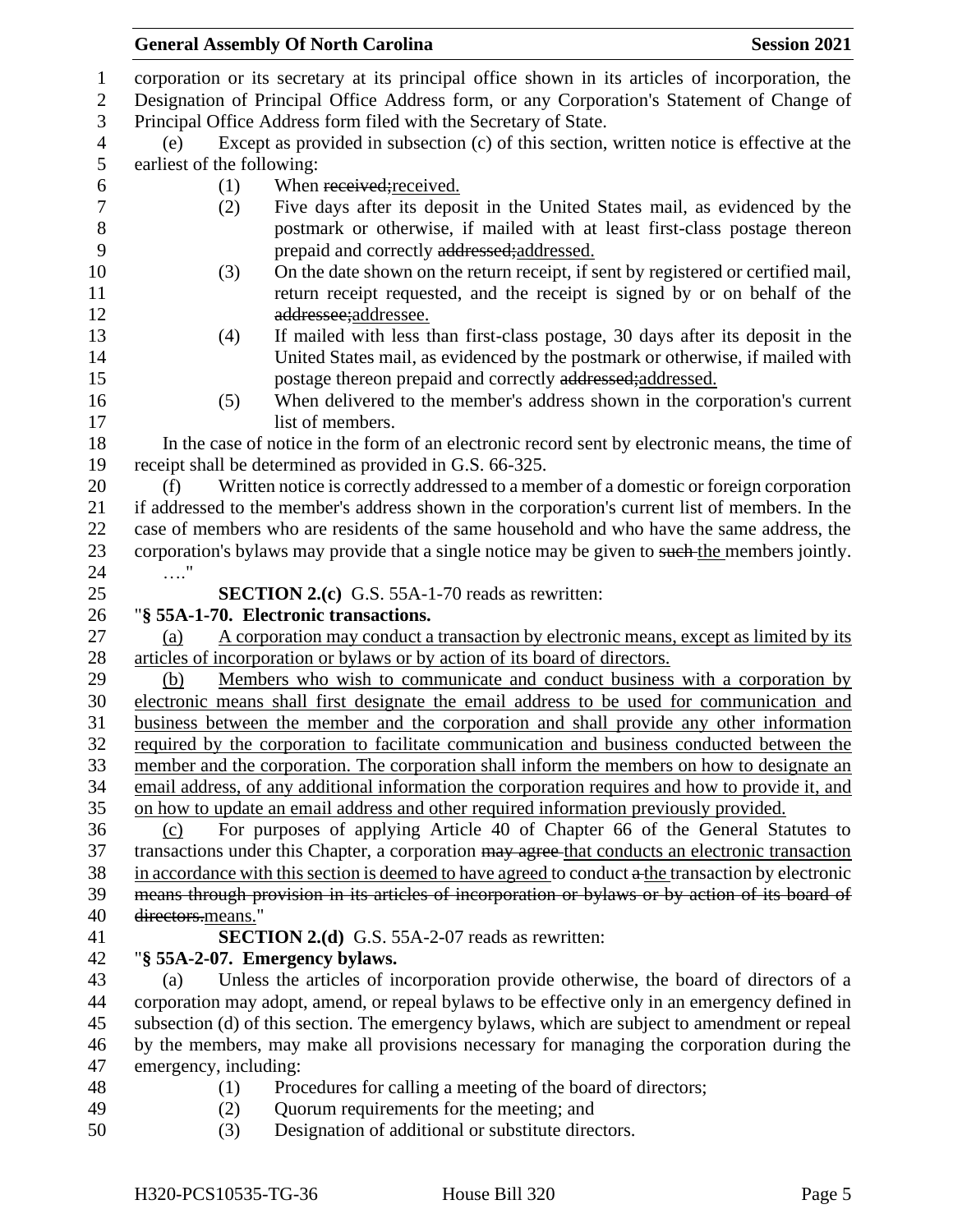| <b>General Assembly Of North Carolina</b>                                                                                                                                                      | <b>Session 2021</b> |
|------------------------------------------------------------------------------------------------------------------------------------------------------------------------------------------------|---------------------|
| All provisions of the regular bylaws consistent with the emergency bylaws remain<br>(b)<br>effective during the emergency. The emergency bylaws are not effective after the emergency<br>ends. |                     |
| Corporate action taken in good faith in accordance with the emergency bylaws binds<br>(c)<br>the corporation, and the fact that the action was taken pursuant to emergency bylaws shall not be |                     |
| used to impose liability on a corporate director, officer, employee, or agent.                                                                                                                 |                     |
| An emergency exists for purposes of this section if a quorum of the corporation's<br>(d)                                                                                                       |                     |
| directors cannot readily be assembled because of some catastrophic event.if a natural or<br>man-made disaster impedes the ability of the corporation's board of directors or members to        |                     |
| comply with one or more provisions of the corporation's bylaws."                                                                                                                               |                     |
| <b>SECTION 2.(e)</b> G.S. 55A-3-03(d) reads as rewritten:                                                                                                                                      |                     |
| "§ 55A-3-03. Emergency powers.                                                                                                                                                                 |                     |
|                                                                                                                                                                                                |                     |
| An emergency exists for purposes of this section if a <del>quorum of the corporation's</del><br>(d)                                                                                            |                     |
| directors cannot readily be assembled because of some catastrophic event.natural or man-made                                                                                                   |                     |
| disaster impedes the ability of the corporation's board of directors or members to comply with                                                                                                 |                     |
| one or more provisions of the corporation's bylaws."                                                                                                                                           |                     |
| <b>SECTION 2.(f)</b> G.S. 55A-7-01 reads as rewritten:                                                                                                                                         |                     |
| "§ 55A-7-01. Annual and regular meetings.                                                                                                                                                      |                     |
| A corporation having members with the right to vote for directors shall hold a meeting<br>(a)                                                                                                  |                     |
| of such the members annually.                                                                                                                                                                  |                     |
| A corporation with members may hold regular membership meetings at the times<br>(b)                                                                                                            |                     |
| stated in or fixed in accordance with the bylaws.                                                                                                                                              |                     |
| Annual and regular membership meetings may be held (i) in person in or out of this<br>(c)<br>State at the place stated in or fixed in accordance with the bylaws. bylaws or (ii) by means of   |                     |
| remote communication, as provided in G.S. 55A-7-09. If no place is stated in or fixed in                                                                                                       |                     |
| accordance with the bylaws, in-person annual and regular meetings shall be held at the                                                                                                         |                     |
| corporation's principal office.                                                                                                                                                                |                     |
| $\ldots$ "                                                                                                                                                                                     |                     |
| <b>SECTION 2.(g)</b> G.S. 55A-7-02 reads as rewritten:                                                                                                                                         |                     |
| "§ 55A-7-02. Special meeting.                                                                                                                                                                  |                     |
| A corporation with members shall hold a special meeting of members: members in<br>(a)                                                                                                          |                     |
| any of the following circumstances:                                                                                                                                                            |                     |
| On call of its board of directors or the person or persons authorized to do so<br>(1)                                                                                                          |                     |
| by the articles of incorporation or bylaws; or bylaws.                                                                                                                                         |                     |
| Within 30 days after the holders of at least ten percent $(10\%)$ of all the votes<br>(2)                                                                                                      |                     |
| entitled to be cast on any issue proposed to be considered at the proposed                                                                                                                     |                     |
| special meeting sign, date, and deliver to the corporation's secretary one or                                                                                                                  |                     |
| more written demands for the meeting describing the purpose or purposes for                                                                                                                    |                     |
| which it is to be held.<br>If not otherwise fixed under G.S. 55A-7-03 or G.S. 55A-7-07, the record date for<br>(b)                                                                             |                     |
| determining members entitled to demand a special meeting is the date the first member signs the                                                                                                |                     |
| demand.                                                                                                                                                                                        |                     |
| Special meetings of members may be held (i) in person in or out of this State at the<br>(c)                                                                                                    |                     |
| place stated in or fixed in accordance with the bylaws. bylaws or (ii) by means of remote                                                                                                      |                     |
| communication as provided in G.S. 55A-7-09. If no place is stated or fixed in accordance with                                                                                                  |                     |
| the bylaws, in-person special meetings shall be held at the corporation's principal office.                                                                                                    |                     |
| Only those matters that are within the purpose or purposes described in the meeting<br>(d)                                                                                                     |                     |
| notice required by G.S. 55A-7-05 may be acted upon at a special meeting of members."                                                                                                           |                     |
| <b>SECTION 2.(h)</b> G.S. 55A-7-03 reads as rewritten:                                                                                                                                         |                     |
| "§ 55A-7-03. Court-ordered meeting.                                                                                                                                                            |                     |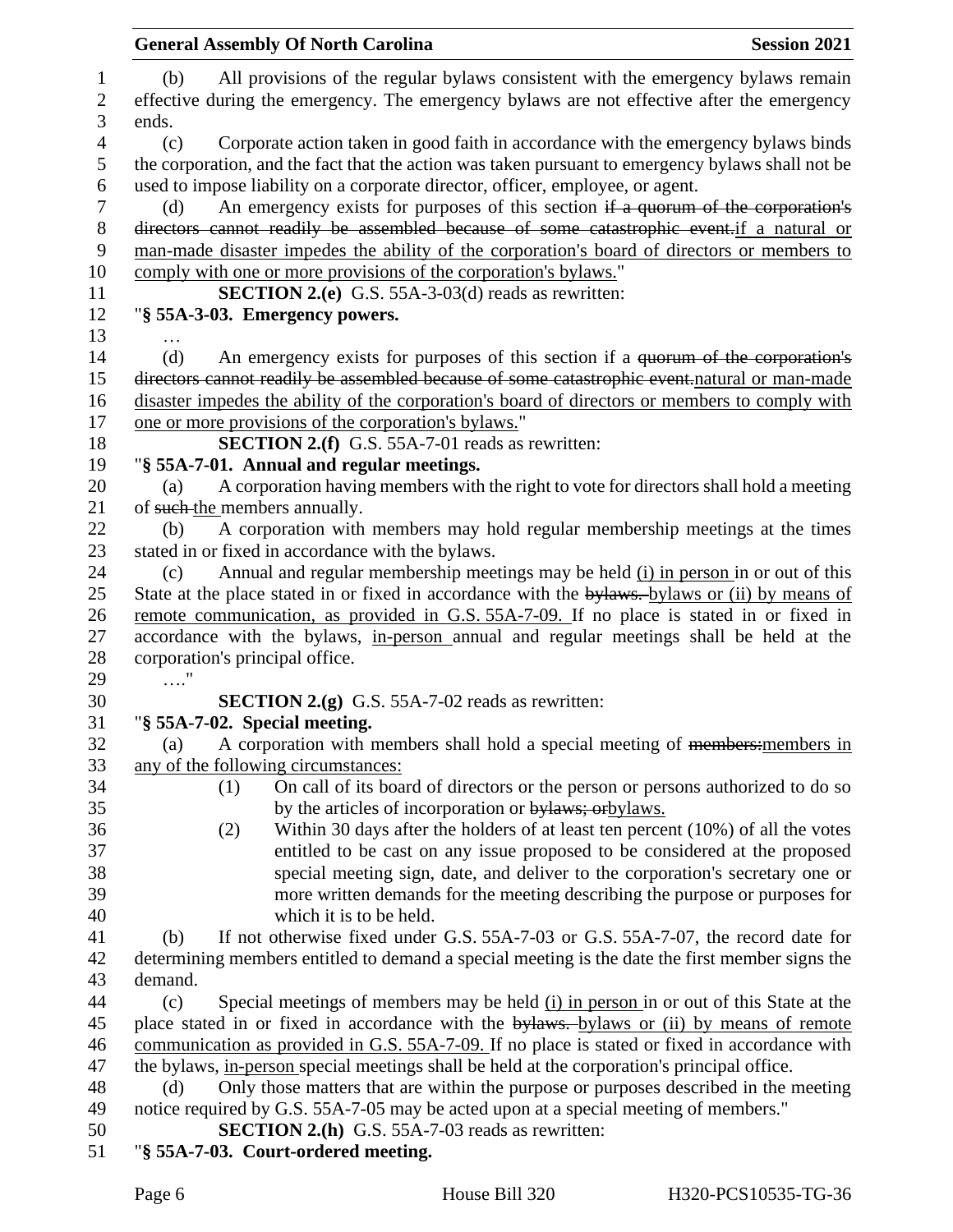|                            | <b>General Assembly Of North Carolina</b>                                                                                                                                                                  |                                                                                                     |                                                                                                                                                                                                                          | <b>Session 2021</b> |  |
|----------------------------|------------------------------------------------------------------------------------------------------------------------------------------------------------------------------------------------------------|-----------------------------------------------------------------------------------------------------|--------------------------------------------------------------------------------------------------------------------------------------------------------------------------------------------------------------------------|---------------------|--|
| 1<br>$\boldsymbol{2}$      | The superior court of the county where a corporation's principal office, or, if there is<br>(a)<br>none in this State, its registered office, is located may, after notice is given to the corporation and |                                                                                                     |                                                                                                                                                                                                                          |                     |  |
| 3                          | upon such further notice and opportunity to be heard, if any, as the court may deem appropriate                                                                                                            |                                                                                                     |                                                                                                                                                                                                                          |                     |  |
| $\overline{4}$             | under the circumstances, summarily order a meeting to be held:held in any of the following                                                                                                                 |                                                                                                     |                                                                                                                                                                                                                          |                     |  |
| 5                          | circumstances:                                                                                                                                                                                             |                                                                                                     |                                                                                                                                                                                                                          |                     |  |
| 6<br>$\boldsymbol{7}$<br>8 |                                                                                                                                                                                                            | (1)<br>(2)                                                                                          | On application of any member if an annual meeting was not held within 15<br>months after the corporation's last annual meeting; ormeeting.<br>On application of a member who signed a demand for a special meeting valid |                     |  |
| 9<br>10                    |                                                                                                                                                                                                            |                                                                                                     | under G.S. 55A-7-02, if the corporation has not held the meeting as required<br>by that section.                                                                                                                         |                     |  |
| 11                         | (b)                                                                                                                                                                                                        |                                                                                                     | The court may fix the time and place of the meeting, specify a record date for                                                                                                                                           |                     |  |
| 12                         |                                                                                                                                                                                                            |                                                                                                     | determining those persons entitled to notice of and to vote at the meeting, prescribe the form and                                                                                                                       |                     |  |
| 13                         |                                                                                                                                                                                                            |                                                                                                     | content of the meeting notice, fix the quorum required for specific matters to be considered at the                                                                                                                      |                     |  |
| 14                         |                                                                                                                                                                                                            |                                                                                                     | meeting (or or direct that the votes represented at the meeting constitute a quorum for action on                                                                                                                        |                     |  |
| 15                         |                                                                                                                                                                                                            |                                                                                                     | those matters), matters, and enter other orders necessary to accomplish the purpose or purposes                                                                                                                          |                     |  |
| 16<br>17                   |                                                                                                                                                                                                            |                                                                                                     | of the meeting. The court may order that the meeting be held by means of remote communication<br>as provided in G.S. 55A-7-09.                                                                                           |                     |  |
| 18                         | (c)                                                                                                                                                                                                        |                                                                                                     | If the court orders a meeting, it may also order the corporation to pay all or part of the                                                                                                                               |                     |  |
| 19                         |                                                                                                                                                                                                            |                                                                                                     | member's costs (including costs, including reasonable attorneys' fees) fees, incurred to obtain the                                                                                                                      |                     |  |
| 20                         | order."                                                                                                                                                                                                    |                                                                                                     |                                                                                                                                                                                                                          |                     |  |
| 21                         |                                                                                                                                                                                                            |                                                                                                     | <b>SECTION 2.(i)</b> G.S. 55A-7-04 reads as rewritten:                                                                                                                                                                   |                     |  |
|                            |                                                                                                                                                                                                            |                                                                                                     |                                                                                                                                                                                                                          |                     |  |
| 22                         |                                                                                                                                                                                                            |                                                                                                     | "§ 55A-7-04. Action by written consent.                                                                                                                                                                                  |                     |  |
| 23                         | (a)                                                                                                                                                                                                        |                                                                                                     | Action required or permitted by this Chapter to be taken at a meeting of members may                                                                                                                                     |                     |  |
| 24                         |                                                                                                                                                                                                            |                                                                                                     | be taken without a meeting if the action is taken by all members entitled to vote on the action.                                                                                                                         |                     |  |
| 25                         |                                                                                                                                                                                                            | The action shall be evidenced by one or more written consents describing the action taken, signed   |                                                                                                                                                                                                                          |                     |  |
| 26                         |                                                                                                                                                                                                            |                                                                                                     | before or after such action by all members entitled to vote thereon, on the action, and delivered                                                                                                                        |                     |  |
| 27                         |                                                                                                                                                                                                            |                                                                                                     | to the corporation for inclusion in the minutes or filing with the corporate records. To the extent                                                                                                                      |                     |  |
| 28                         |                                                                                                                                                                                                            |                                                                                                     | the corporation has agreed pursuant to G.S. 55A-1-70, Except as limited by the articles of                                                                                                                               |                     |  |
| 29                         |                                                                                                                                                                                                            |                                                                                                     | incorporation or bylaws, a member's consent to action taken without a meeting may be in                                                                                                                                  |                     |  |
| 30                         |                                                                                                                                                                                                            |                                                                                                     | electronic form and delivered by electronic means.                                                                                                                                                                       |                     |  |
| 31                         | $\cdots$                                                                                                                                                                                                   |                                                                                                     |                                                                                                                                                                                                                          |                     |  |
| 32                         |                                                                                                                                                                                                            |                                                                                                     | <b>SECTION 2.(j)</b> G.S. 55A-7-05 reads as rewritten:                                                                                                                                                                   |                     |  |
| 33                         |                                                                                                                                                                                                            |                                                                                                     | "§ 55A-7-05. Notice of meeting.                                                                                                                                                                                          |                     |  |
| 34                         | .                                                                                                                                                                                                          |                                                                                                     |                                                                                                                                                                                                                          |                     |  |
| 35                         | (c)                                                                                                                                                                                                        |                                                                                                     | Notice is fair and reasonable if: if it conforms to all of the following:                                                                                                                                                |                     |  |
| 36                         |                                                                                                                                                                                                            | (1)                                                                                                 | The corporation gives notice to all members entitled to vote at the meeting of                                                                                                                                           |                     |  |
| 37                         |                                                                                                                                                                                                            |                                                                                                     | the place, place, if any, date, and time of each annual, regular, and special                                                                                                                                            |                     |  |
| 38                         |                                                                                                                                                                                                            |                                                                                                     | meeting of members no fewer than 10, or, if notice is mailed by other than                                                                                                                                               |                     |  |
| 39                         |                                                                                                                                                                                                            |                                                                                                     | first class, registered or certified mail, no fewer than 30, nor more than 60 days                                                                                                                                       |                     |  |
| 40                         |                                                                                                                                                                                                            |                                                                                                     | before the meeting date; date.                                                                                                                                                                                           |                     |  |
| 41                         |                                                                                                                                                                                                            | $\frac{(1a)}{2}$                                                                                    | If the meeting will be held by means of remote communication, the notice                                                                                                                                                 |                     |  |
| 42                         |                                                                                                                                                                                                            |                                                                                                     | shall include all the information required by G.S. 55A-7-09.                                                                                                                                                             |                     |  |
| 43                         |                                                                                                                                                                                                            | (2)                                                                                                 | Notice of an annual or regular meeting includes a description of any matter or                                                                                                                                           |                     |  |
| 44                         |                                                                                                                                                                                                            |                                                                                                     | matters that shall be approved by the members under G.S. 55A-8-31,                                                                                                                                                       |                     |  |
| 45                         |                                                                                                                                                                                                            |                                                                                                     |                                                                                                                                                                                                                          |                     |  |
| 46                         | 55A-8-55, 55A-10-03, 55A-10-21, 55A-11-04, 55A-12-02, or 55A-14-02;                                                                                                                                        |                                                                                                     |                                                                                                                                                                                                                          |                     |  |
|                            |                                                                                                                                                                                                            |                                                                                                     | $and 55A-14-02.$                                                                                                                                                                                                         |                     |  |
| 47                         |                                                                                                                                                                                                            | (3)                                                                                                 | Notice of special meeting includes a description of the matter or matters for                                                                                                                                            |                     |  |
| 48                         |                                                                                                                                                                                                            |                                                                                                     | which the meeting is called.                                                                                                                                                                                             |                     |  |
| 49                         | Unless the bylaws require otherwise, if an annual, regular, or special meeting of<br>(d)                                                                                                                   |                                                                                                     |                                                                                                                                                                                                                          |                     |  |
| 50                         |                                                                                                                                                                                                            | members is adjourned to a different date, time, or place, notice need not be given of the new date, |                                                                                                                                                                                                                          |                     |  |
| 51                         | time, or place, if the new date, time, or place is announced at the meeting before adjournment. If                                                                                                         |                                                                                                     |                                                                                                                                                                                                                          |                     |  |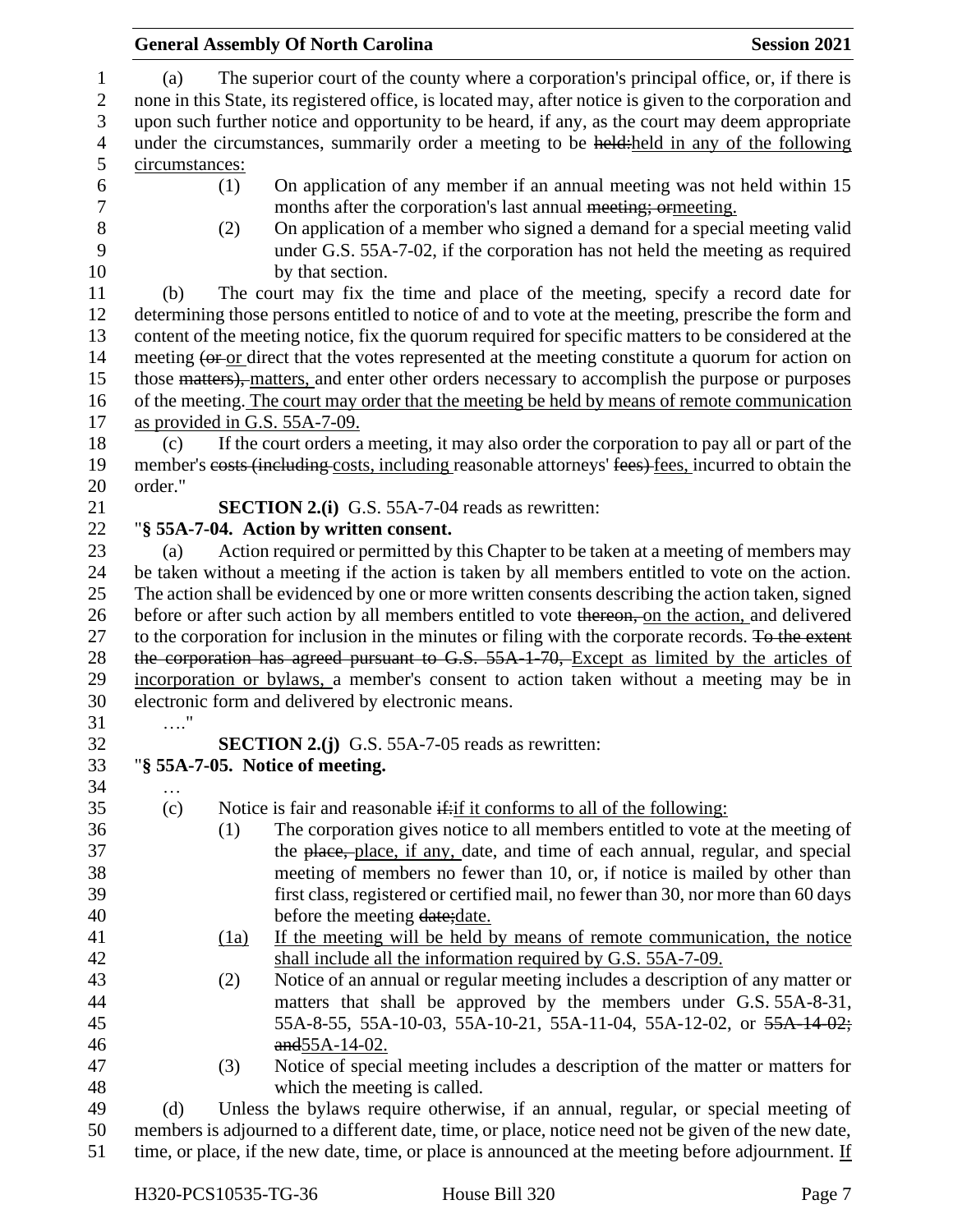#### **General Assembly Of North Carolina Session 2021**  the meeting is to be continued by means of remote communication, the announcement shall also include a description of the means of remote communication. If a new record date for the adjourned meeting is or must be fixed under G.S. 55A-7-07, however, notice of the adjourned meeting shall be given under this section to the members of record entitled to vote at the meeting as of the new record date. (e) When giving notice of an annual, regular, or special meeting of members, a 7 corporation shall give notice of a matter a member intends to raise at the meeting if:if all of the following apply: (1) Requested The corporation is requested in writing to do so by a person or 10 persons entitled to call a special meeting pursuant to G.S. 55A-7-02; **and G.S. 55A-7-02.**  (2) The request is received by the secretary or president of the corporation at least 10 days before the corporation gives notice of the meeting." **SECTION 2.(k)** G.S. 55A-7-06 reads as rewritten: "**§ 55A-7-06. Waiver of notice.** … (b) A member's attendance at a meeting:meeting in person or by means of remote communication waives objection to all of the following: 19 (1) Waives objection to lack Lack of notice or defective notice of the meeting, unless the member at the beginning of the meeting objects to holding the meeting or conducting business at the meeting; andmeeting. (2) Waives objection to consideration Consideration of a particular matter at the meeting that is not within the purpose or purposes described in the meeting notice, unless the member objects to considering the matter before it is voted upon.upon in an in-person meeting." **SECTION 2.(***l***)** G.S. 55A-7-08 reads as rewritten: "**§ 55A-7-08. Action Member action by written ballot.ballot or electronic voting without a meeting.** (a) Unless prohibited or limited by the articles of incorporation or bylaws and without regard to the requirements of G.S. 55A-7-04, any action that may be taken at any annual, regular, 31 or special meeting of members may be taken without a meeting if the corporation delivers a written ballot to every member entitled to vote on the matter. Any requirement that any vote of the members be made by written ballot may be satisfied by a ballot submitted by electronic transmission, including electronic mail, provided that such electronic transmission shall either set forth or be submitted with information from which it can be determined that the electronic transmission was authorized by the member or the member's proxy.by written ballots or electronic voting as follows: (1) Written ballots. – The corporation may deliver a written ballot to members entitled to vote on the matter that sets forth each proposed action and provides an opportunity to vote for or against each proposed action. Unless secret balloting is required on the proposed action, the ballot shall contain or request information sufficient to identify the member or the member's proxy submitting the ballot. Written ballots may be submitted to the corporation by any reasonable means specified by the corporation, including email. (2) Electronic voting. – For members who have complied with G.S. 55A-1-70, the corporation may provide an electronic ballot or electronic notice that sets forth each proposed action and provides an opportunity and instructions on how to vote for or against each proposed action using the electronic ballot or an electronic voting system. (b) A written ballot shall: (1) Set forth each proposed action; and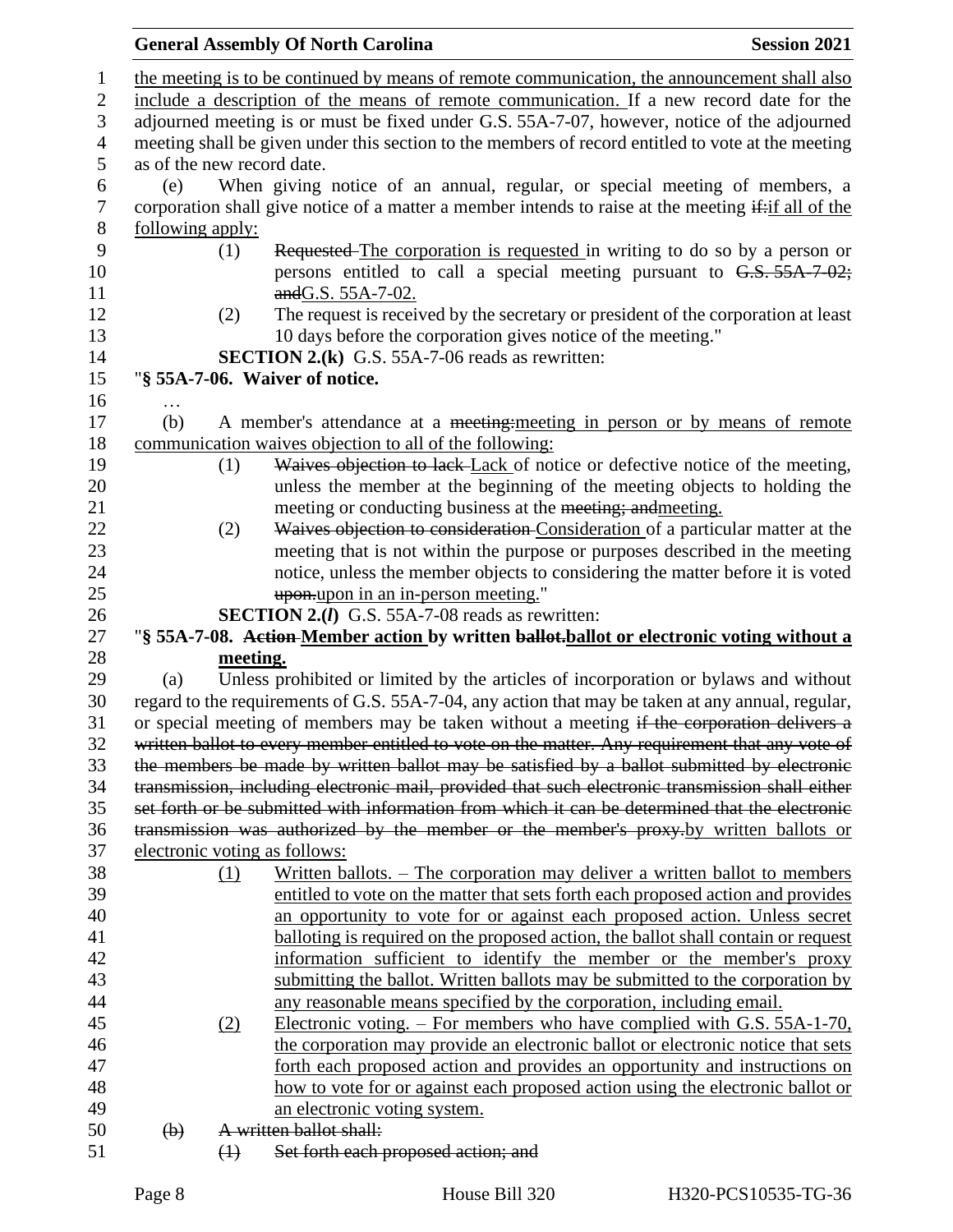|                  | <b>General Assembly Of North Carolina</b>                                                                     | <b>Session 2021</b> |  |
|------------------|---------------------------------------------------------------------------------------------------------------|---------------------|--|
| $\mathbf{1}$     | Provide an opportunity to vote for or against each proposed action.<br>(2)                                    |                     |  |
| $\boldsymbol{2}$ | $\leftrightarrow$ (e)(b) All members entitled to vote on the matter shall be given the opportunity to vote on |                     |  |
| 3                | the proposed action by written ballot or electronic voting, or both. The board of directors may               |                     |  |
| $\overline{4}$   | determine, in its discretion, whether votes shall be cast by written ballots or by electronic voting,         |                     |  |
| 5                | or by both, provided that votes may be cast solely by electronic voting only if all members entitled          |                     |  |
| 6                | to vote on the proposed action have complied with G.S. 55A-1-70(b). Approval by written ballot                |                     |  |
| $\boldsymbol{7}$ | or electronic voting, or both, pursuant to this section shall be valid only when the number of votes          |                     |  |
| $8\,$            | cast by written ballot or electronic voting, or both, equals or exceeds the quorum required to be             |                     |  |
| 9                | present at a meeting authorizing the action, and the number of approvals equals or exceeds the                |                     |  |
| 10               | number of votes that would be required to approve the matter at a meeting at which the same                   |                     |  |
| 11               | total number of votes were cast.                                                                              |                     |  |
| 12               | $\frac{d(x)}{dx}$ All written ballots or solicitations for votes by written ballot-ballot, all electronic     |                     |  |
| 13               | ballots or solicitations for votes by electronic ballot, and all electronic voting notices shall              |                     |  |
| 14               | indicate the time by which a written or electronic ballot shall be received by the corporation or             |                     |  |
| 15               | by which electronic votes shall be cast in order to be counted. The deadline for the return of                |                     |  |
| 16               | written ballots and electronic ballots and for the casting of electronic votes on any proposed                |                     |  |
| 17               | action shall be identical.                                                                                    |                     |  |
| 18               | $\overline{(e)(d)}$ Except as otherwise provided in the articles of incorporation or bylaws, a written        |                     |  |
| 19               | ballot-any written ballot, electronic ballot, or electronic vote that is submitted shall not be               |                     |  |
| 20               | revoked."                                                                                                     |                     |  |
| 21               | <b>SECTION 2.(m)</b> Article 7 of Chapter 55A of the General Statutes is amended by                           |                     |  |
| 22               | adding a new section to read:                                                                                 |                     |  |
| 23               | "§ 55A-7-09. Remote participation in meetings; meetings held solely by remote                                 |                     |  |
| 24               | participation.                                                                                                |                     |  |
| 25               | Members of any class may participate in any meeting of members by means of remote<br>(a)                      |                     |  |
| 26               | communication to the extent the board of directors authorizes the participation for that class.               |                     |  |
| 27               | Participation as a member by means of remote communication is subject to any guidelines and                   |                     |  |
| 28               | procedures the board of directors adopts and the requirements of subsection (b) of this section.              |                     |  |
| 29               | Members participating by means of remote communication are deemed present and<br>(b)                          |                     |  |
| 30               | may vote at the meeting if the corporation has implemented reasonable measures to do all of the               |                     |  |
| 31               | following:                                                                                                    |                     |  |
| 32               | (1)<br>Verify that each person participating remotely as a member is a member.                                |                     |  |
| 33               | Provide the members a reasonable opportunity to participate in the meeting<br>(2)                             |                     |  |
| 34               | and to vote on matters submitted to the members to the same extent they could                                 |                     |  |
| 35               | participate and vote if present in person, including an opportunity to                                        |                     |  |
| 36               | communicate and to read or hear the proceedings of the meeting, substantially                                 |                     |  |
| 37               | concurrently with the proceedings.                                                                            |                     |  |
| 38               | Unless member meetings held solely by means of remote communication are<br>(c)                                |                     |  |
| 39               | prohibited by the articles of incorporation or the bylaws, the board of directors may, in its sole            |                     |  |
| 40               | discretion, determine that any meeting of members shall not be held at any place and shall instead            |                     |  |
| 41               | be held solely by means of remote communication but only if the corporation implements the                    |                     |  |
| 42               | measures specified in subsection (b) of this section.                                                         |                     |  |
| 43               | In addition to the information required by G.S. 55A-7-05, notice of a meeting held<br>(d)                     |                     |  |
| 44               | solely by means of remote communication shall include notice that the meeting will be held                    |                     |  |
| 45               | solely by means of remote communication and sufficient instruction and information on how                     |                     |  |
| 46               | members may join the meeting remotely."                                                                       |                     |  |
| 47               | <b>SECTION 2.(n)</b> G.S. 55A-7-20 reads as rewritten:                                                        |                     |  |
| 48               | "§ 55A-7-20. Members' list for meeting.                                                                       |                     |  |
| 49               |                                                                                                               |                     |  |
| 50               | Beginning two business days after notice is given of the meeting for which the list<br>(b)                    |                     |  |
| 51               | was prepared and continuing through the meeting, the list of members shall be available for                   |                     |  |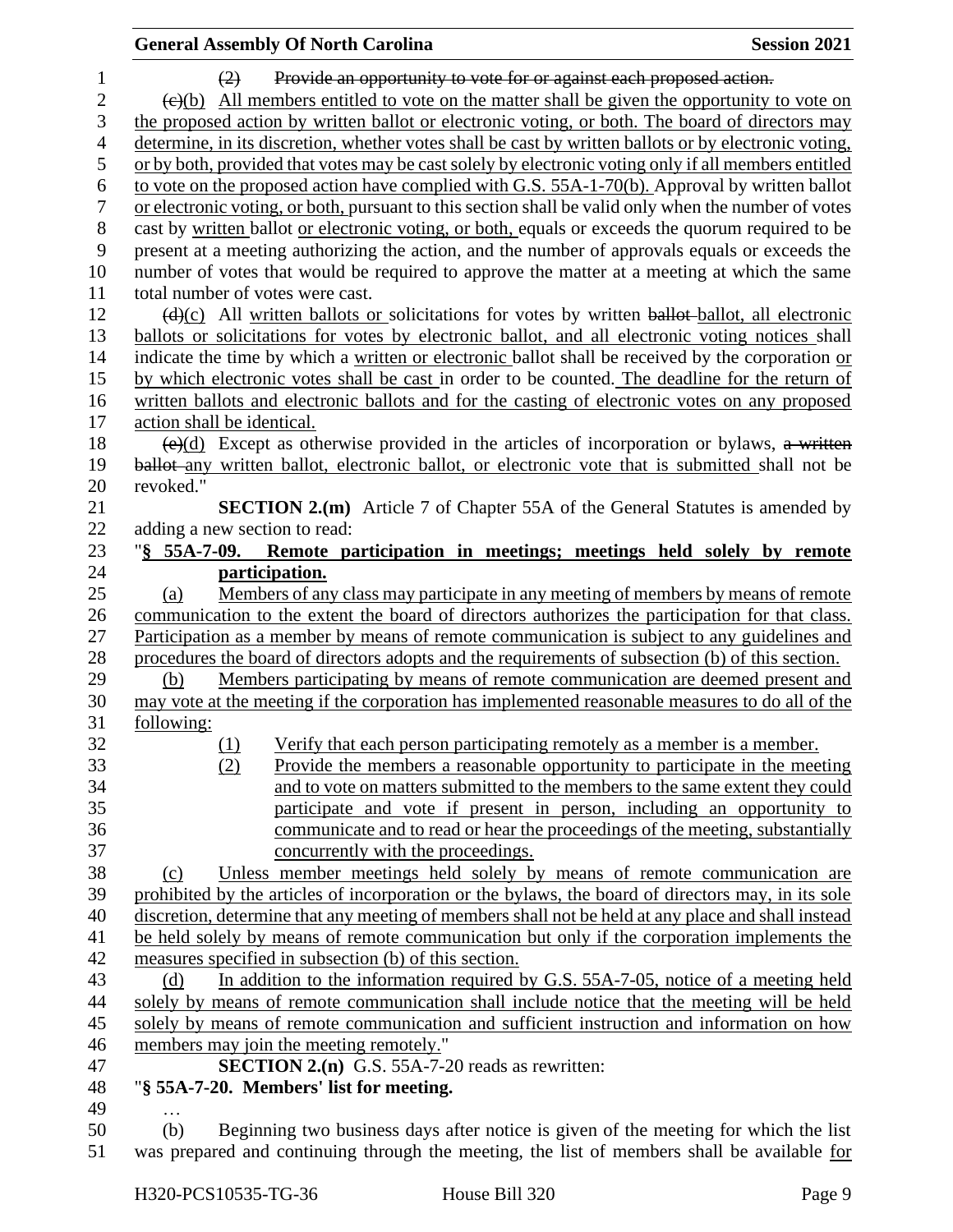#### **General Assembly Of North Carolina Session 2021**

 inspection by any member for the purpose of communication with other members concerning the meeting. The list shall be available (i) at the corporation's principal office or at a reasonable place 3 identified in the meeting notice in the city where the meeting will be held for inspection by any 4 member for the purpose of communication with other members concerning the meeting. or (ii) 5 on a reasonably accessible electronic network, provided that the information required to gain access to the list is provided with the notice of the meeting. In the event that the corporation determines to make the list available on an electronic network, the corporation may take reasonable steps to ensure that the information is available only to shareholders of the corporation. A member, personally or by or with his the member's representatives, is entitled on written demand to inspect and, subject to the limitations of G.S. 55A-16-02(c) and 11 G.S. 55A-16-05 and at his the member's expense, to copy the list at a reasonable time during the period it is available for inspection.

 (c) The If the meeting is to be held at a place, the corporation shall make the list of 14 members available at the meeting, and any member, personally or by or with his the member's representatives, is entitled to inspect the list at any time during the meeting or any adjournment. If the meeting is to be held solely by means of remote communication, then the list shall also be open to inspection during the meeting on a reasonably accessible electronic network, and the information required to access the list shall be provided with the notice of the meeting.

 (d) If the corporation refuses to allow a member or his the member's representative to inspect or copy the list of members as permitted in subsections (b) and (c) of this section, the 21 superior court of the county where a corporation's principal office (or, office, or, if there is none 22 in this State, its registered office) office, is located, on application of the member, after notice is given to the corporation and upon such further evidence, notice and opportunity to be heard, if any, as the court may deem appropriate under the circumstances, may summarily order the inspection or copying at the corporation's expense. The court may postpone the meeting for which the list was prepared until the inspection or copying is complete and may order the corporation to pay the member's costs, including reasonable attorneys' fees, incurred to obtain the order. …."

**SECTION 2.(o)** G.S. 55A-7-24 reads as rewritten:

### "**§ 55A-7-24. Proxies.**

 (a) Unless the articles of incorporation or bylaws prohibit or limit proxy voting, a member may vote in person or by proxy. A member may appoint one or more proxies to vote or otherwise act for the member by signing an appointment form, either personally or by the 34 member's attorney-in-fact. Without limiting G.S. 55A-1-70, an An appointment in the form of an electronic record submitted by a member who has agreed as provided in G.S. 55A-1-70 that either bears the member's electronic signature or is sent from the member's designated email address and that may be directly reproduced in paper form by an automated process shall be deemed a valid appointment form within the meaning of this section. In addition, if and to the extent permitted by the nonprofit corporation, a member may appoint one or more proxies by any kind of telephonic transmission, even if not accompanied by written communication, under circumstances or together with information from which the nonprofit corporation can reasonably assume that the appointment was made or authorized by the member.

…

 (c) An appointment of a proxy is revocable by the member unless the appointment form conspicuously states that it is irrevocable and the appointment is coupled with an interest. An appointment made irrevocable under this subsection shall be revocable when the interest with which it is coupled is extinguished. A transferee for value of an interest subject to an irrevocable 48 appointment may revoke the appointment if he the transferee did not have actual knowledge of its irrevocability.

…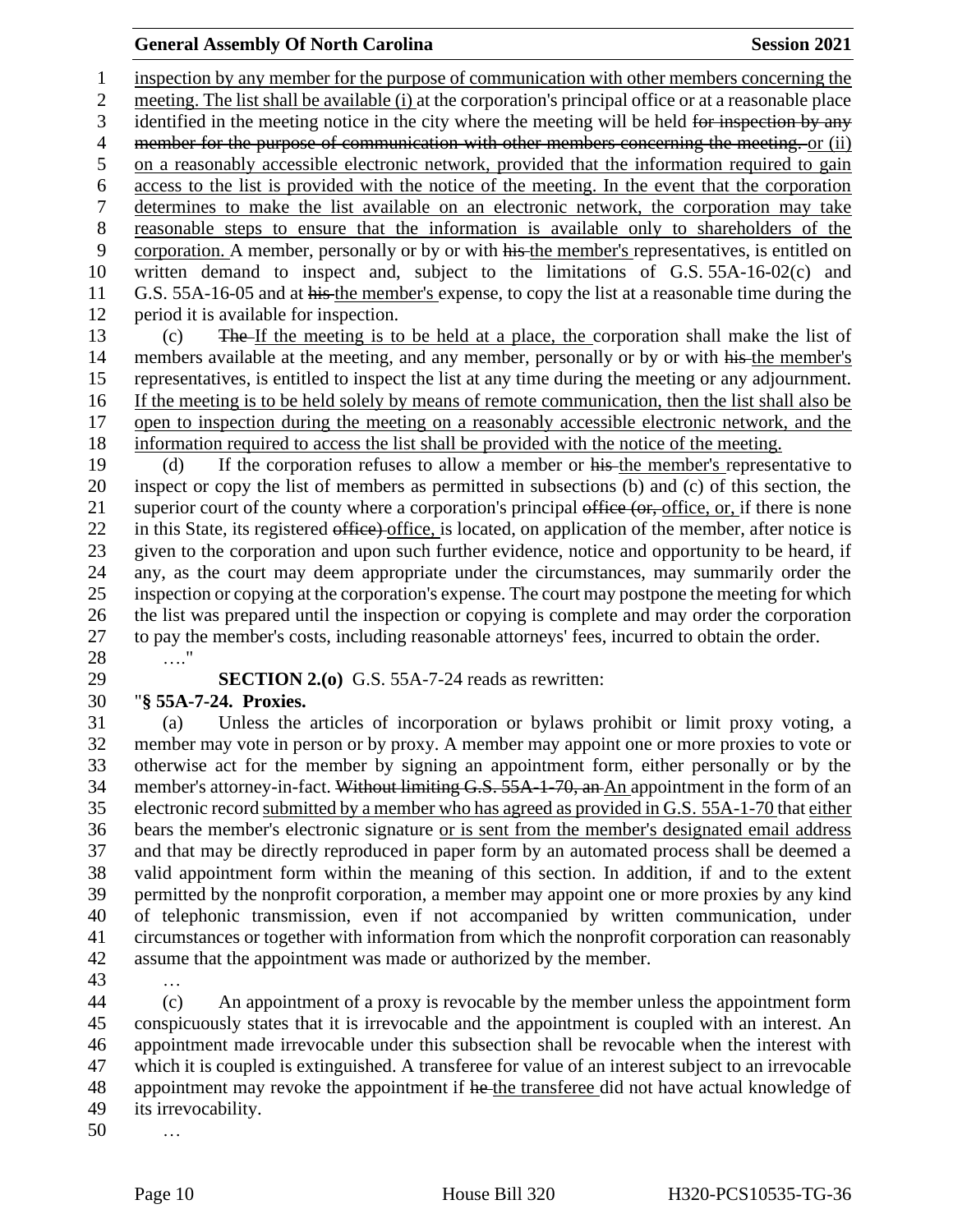|                 | <b>General Assembly Of North Carolina</b><br><b>Session 2021</b>                                                                           |
|-----------------|--------------------------------------------------------------------------------------------------------------------------------------------|
| (e)             | A revocable appointment of a proxy is revoked by the person appointing the                                                                 |
|                 | proxy: proxy doing any of the following:                                                                                                   |
| (1)             | Attending any meeting and voting in person; orperson.                                                                                      |
| (2)             | Signing and delivering to the secretary or other officer or agent authorized to                                                            |
|                 | tabulate proxy votes either a writing stating that the appointment of the proxy                                                            |
|                 | is revoked or a subsequent appointment form.                                                                                               |
|                 |                                                                                                                                            |
|                 | <b>SECTION 2.(p)</b> G.S. 55A-8-20 reads as rewritten:                                                                                     |
|                 | "§ 55A-8-20. Regular and special meetings.                                                                                                 |
| (a)             | The board of directors may hold regular or special meetings in or out of this State.                                                       |
| (b)             | Unless the articles of incorporation or bylaws provide otherwise, the board of                                                             |
|                 | directors may permit any or all directors to participate in a regular or special meeting by, or                                            |
|                 | conduct the meeting through the use of, any means of communication by which all directors                                                  |
|                 | participating may simultaneously hear and be heard by each other during the meeting. A director                                            |
|                 | participating in a meeting by this means is deemed to be present in person at the meeting."                                                |
|                 | <b>SECTION 2.(q)</b> G.S. 55A-8-21 reads as rewritten:                                                                                     |
|                 | "§ 55A-8-21. Action without meeting.                                                                                                       |
| (a)             | Unless the articles of incorporation or bylaws provide otherwise, action required or                                                       |
|                 | permitted by this Chapter to be taken at a board of directors' meeting may be taken without a                                              |
|                 | meeting if the action is taken by all members of the board. The action shall be evidenced by one                                           |
|                 | or more written consents signed by each director before or after such the action, describing the                                           |
|                 | action taken, and included in the minutes or filed with the corporate records reflecting the action                                        |
|                 | taken. To the extent the corporation has agreed pursuant to G.S. 55A-1-70, As authorized in                                                |
|                 | G.S. 55A-1-70, a director's consent to action taken without meeting may be in electronic form                                              |
|                 | and delivered by electronic means.                                                                                                         |
|                 |                                                                                                                                            |
|                 |                                                                                                                                            |
|                 | PART III. AUTHORIZE INSURANCE POLICYHOLDER MEETINGS TO BE HELD                                                                             |
| <b>REMOTELY</b> |                                                                                                                                            |
|                 | <b>SECTION 3.</b> G.S. 58-8-10 reads as rewritten:                                                                                         |
|                 | "§ 58-8-10. Policyholders are members of mutual companies.                                                                                 |
| (a)             | Every person insured by a mutual insurance company is a member while that person's                                                         |
|                 | policy is in force, entitled to one vote for each policy that person holds, and must shall be notified                                     |
|                 | of the (i) time and (ii) place of or method of remote communication, or both, for holding the                                              |
|                 | company's meetings by a written notice or by an imprint upon the back of each policy, receipt,                                             |
|                 | or certificate of renewal, as follows:                                                                                                     |
|                 | If the meetings are to be held at a place, as follows: The insured is hereby<br>(1)                                                        |
|                 | notified that by virtue of this policy the insured is a member of the ______                                                               |
|                 | insurance company, and that the annual meetings of the company are held at                                                                 |
|                 | its home office on the _______ day of ______, in each year, at _______ o'clock.                                                            |
| <u>(2)</u>      | If the meetings are to be held solely by remote communication, as follows:                                                                 |
|                 | The insured is hereby notified that by virtue of this policy the insured is a                                                              |
|                 | member of the<br>insurance company, and that the annual meetings of                                                                        |
|                 | the company are held by means of remote communication, which can be                                                                        |
|                 | accessed by<br>on the<br>day of _______, in each year, at                                                                                  |
|                 | o'clock.<br>If the meetings are to be held at a place and by remote communication, as                                                      |
| (3)             |                                                                                                                                            |
|                 |                                                                                                                                            |
|                 | follows: The insured is hereby notified that by virtue of this policy the insured                                                          |
|                 | insurance company, and that the annual meetings<br>is a member of the<br>of the company are held at its home office and by means of remote |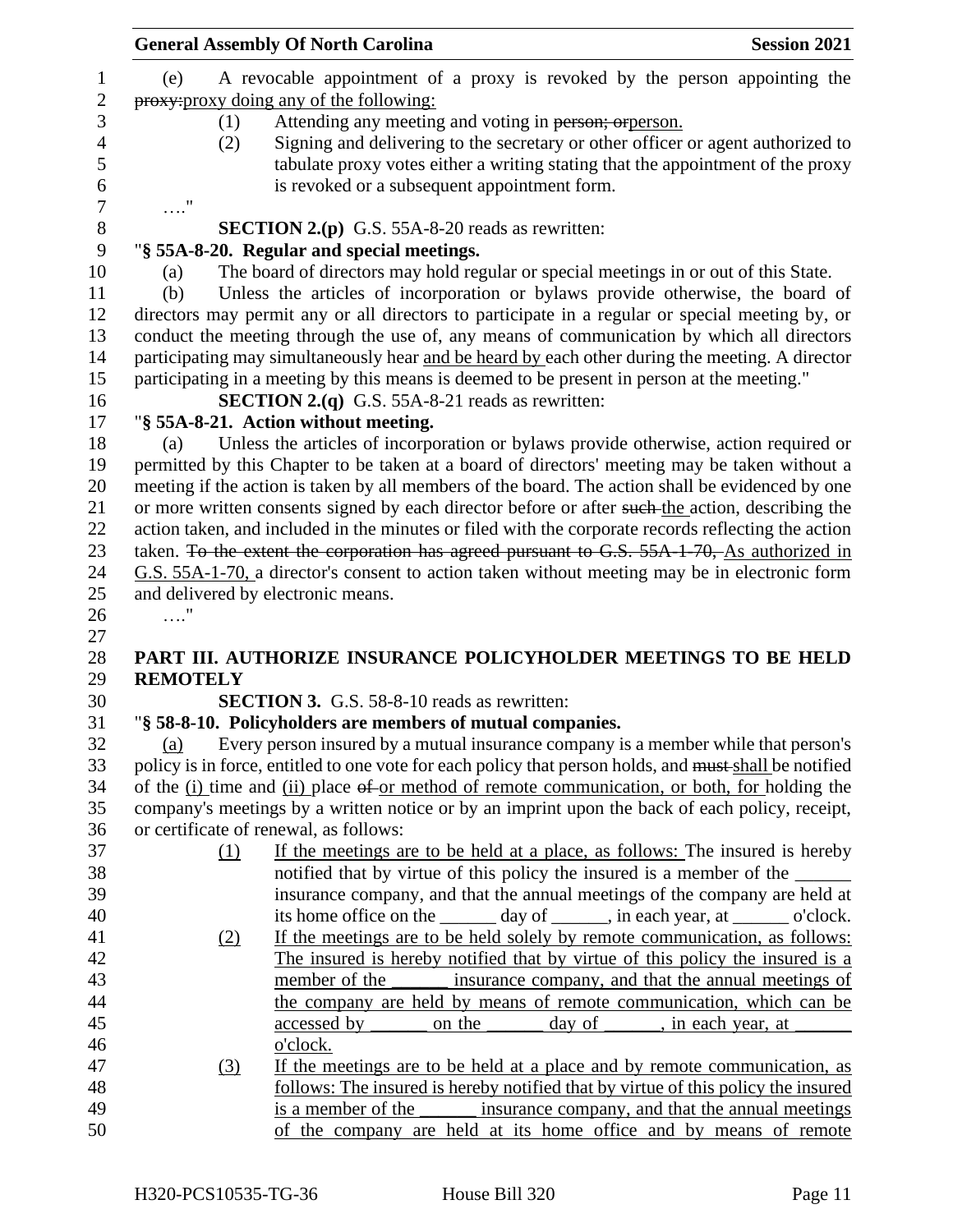|               |     | <b>General Assembly Of North Carolina</b>                                                                                                                                       | <b>Session 2021</b> |
|---------------|-----|---------------------------------------------------------------------------------------------------------------------------------------------------------------------------------|---------------------|
|               |     | communication, which can be accessed by                                                                                                                                         | on the<br>day of    |
|               |     | , in each year, at<br>o'clock.                                                                                                                                                  |                     |
| (b)           |     | The blanks in subsection (a) of this section shall be duly filled in print and are a                                                                                            |                     |
|               |     | sufficient notice. A corporation that becomes a member of a mutual insurance company may                                                                                        |                     |
|               |     | authorize any person to represent the corporation; and this representative has all the rights of an                                                                             |                     |
|               |     | individual member. A person holding property in trust may insure it in a mutual insurance                                                                                       |                     |
|               |     | company, and as trustee assume the liability and be entitled to the rights of a member; but is not                                                                              |                     |
|               |     | personally liable upon the contract of insurance. Members may vote by proxies, dated and                                                                                        |                     |
|               |     | executed within one year after receipt, and returned and recorded on the books of the company                                                                                   |                     |
|               |     | three days or more before the meeting at which they are to be used.                                                                                                             |                     |
| (c)           |     | Participation by means of remote communication shall be subject to such guidelines                                                                                              |                     |
|               |     | and procedures as the board of directors adopts and shall be in conformity with subsection (d) of                                                                               |                     |
| this section. |     |                                                                                                                                                                                 |                     |
| (d)           |     | Members participating in meetings by means of remote communication shall be                                                                                                     |                     |
|               |     | deemed (i) present and (ii) voting in person at the meeting if the mutual insurance company has                                                                                 |                     |
|               |     | implemented reasonable measures to do all of the following:                                                                                                                     |                     |
|               | (1) | Verify that each person participating remotely is a member.                                                                                                                     |                     |
|               | (2) | Provide each member participating remotely a reasonable opportunity to                                                                                                          |                     |
|               |     | participate in the meeting and to vote on matters submitted to the members,                                                                                                     |                     |
|               |     | including an opportunity to communicate and read or hear the proceedings of                                                                                                     |                     |
|               |     | the meeting, substantially concurrently with the proceedings.                                                                                                                   |                     |
| (e)           |     | The board of directors may, in its sole discretion, determine that any meeting of<br>members shall not be held at any place and shall instead be held solely by means of remote |                     |
|               |     | communication, but only if the mutual insurance company implements the measures specified in                                                                                    |                     |
|               |     | subsection (d) of this section."                                                                                                                                                |                     |
|               |     |                                                                                                                                                                                 |                     |
|               |     | PART IV. EXEMPT CERTAIN NOT-FOR-PROFIT CORPORATIONS FORMED                                                                                                                      |                     |
|               |     | PRIOR TO JULY 1, 1989, FROM BEING REQUIRED TO HAVE AT LEAST ONE                                                                                                                 |                     |
|               |     | <b>CLASS OF SHARES WITH UNLIMITED VOTING RIGHTS</b>                                                                                                                             |                     |
|               |     | <b>SECTION 4.</b> G.S. 55-6-01 $(c)$ reads as rewritten:                                                                                                                        |                     |
|               |     | "§ 55-6-01. Authorized shares.                                                                                                                                                  |                     |
| .             |     |                                                                                                                                                                                 |                     |
| (c)           |     | The articles of incorporation must authorize                                                                                                                                    |                     |
|               | (1) | One or more classes of shares that together have unlimited voting rights,                                                                                                       |                     |
|               |     | provided, however, that this subdivision shall not apply to articles of                                                                                                         |                     |
|               |     | incorporation of not-for-profit corporations formed for religious, charitable,                                                                                                  |                     |
|               |     | nonprofit, social, or literary purposes prior to July 1, 1989, and                                                                                                              |                     |
|               | (2) | One or more classes of shares (which may be the same class or classes as those                                                                                                  |                     |
|               |     | with voting rights) that together are entitled to receive the net assets of the                                                                                                 |                     |
|               |     | corporation upon dissolution."                                                                                                                                                  |                     |
|               |     |                                                                                                                                                                                 |                     |
|               |     | PART V. SEVERABILITY CLAUSE                                                                                                                                                     |                     |
|               |     | <b>SECTION 5.</b> If any section or provision of this act is declared unconstitutional or                                                                                       |                     |
|               |     | invalid by the courts, it does not affect the validity of this act as a whole or any part other than                                                                            |                     |
|               |     | the part so declared to be unconstitutional or invalid.                                                                                                                         |                     |
|               |     |                                                                                                                                                                                 |                     |
|               |     | PART VI. EFFECTIVE DATE AND APPLICABILITY                                                                                                                                       |                     |
|               |     | <b>SECTION 6.</b> This act is effective when it becomes law. Sections 1, 2, and 3 of this                                                                                       |                     |
|               |     | act apply to meetings noticed on or after that date. Remote shareholder, policyholder, and                                                                                      |                     |
|               |     | member meetings noticed before the effective date of this act as a result of the state of emergency                                                                             |                     |

declared by Executive Order No. 116 on March 10, 2020, and complying with any subsequent